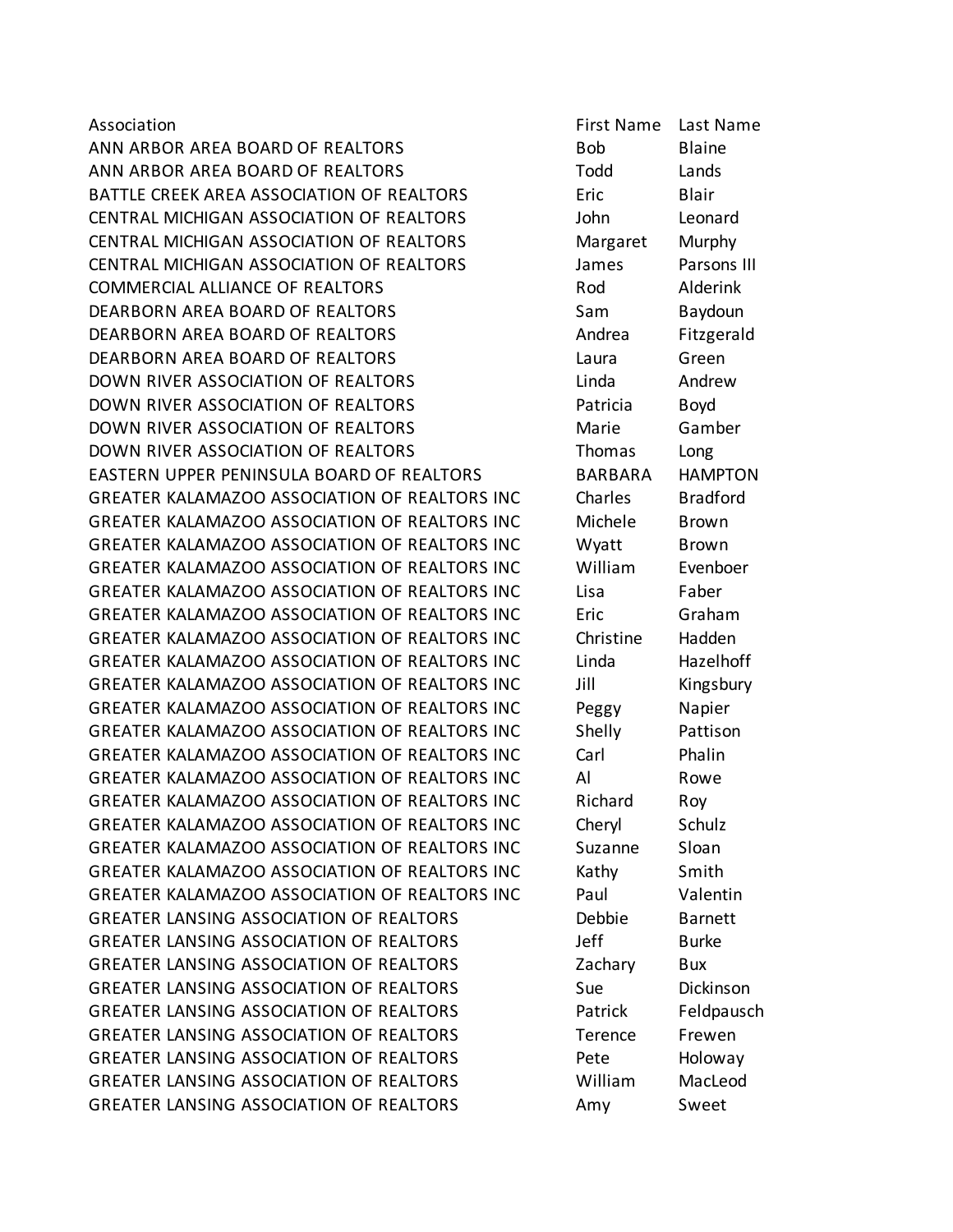GREATER LANSING ASSOCIATION OF REALTORS Evan Vanderwey GREATER METROPOLITAN ASSOCIATION OF REALTORS Emily Day GREATER METROPOLITAN ASSOCIATION OF REALTORS Leonard Gallo GREATER METROPOLITAN ASSOCIATION OF REALTORS Dennis Kozak GREATER METROPOLITAN ASSOCIATION OF REALTORS James Littlepage GREATER METROPOLITAN ASSOCIATION OF REALTORS Cheryl Parisi GREATER METROPOLITAN ASSOCIATION OF REALTORS Bartley Patterson GREATER METROPOLITAN ASSOCIATION OF REALTORS Anthony Schippa GREATER METROPOLITAN ASSOCIATION OF REALTORS Kevin Stripling GREATER METROPOLITAN ASSOCIATION OF REALTORS Claire Williams GREATER REGIONAL ALLIANCE OF REALTORS Thomas Cronkright GREATER REGIONAL ALLIANCE OF REALTORS Lawrence Duthler GREATER REGIONAL ALLIANCE OF REALTORS **Example 20 FISS** David Jackson GREATER REGIONAL ALLIANCE OF REALTORS Elizabeth Rhoda GREATER REGIONAL ALLIANCE OF REALTORS This research and the Rodney and Thiss GROSSE POINTE BOARD OF REALTORS Lori Lori Jaglois GROSSE POINTE BOARD OF REALTORS SAND Sandra Nelson JACKSON AREA ASSOCIATION OF REALTORS DOUG BEISWANGER JACKSON AREA ASSOCIATION OF REALTORS BRYON GOUGH JACKSON AREA ASSOCIATION OF REALTORS SHANNON HARNER JACKSON AREA ASSOCIATION OF REALTORS THEATHER HERNDON JACKSON AREA ASSOCIATION OF REALTORS TOM SCHINDLER JACKSON AREA ASSOCIATION OF REALTORS LAURA SCHLECTE JACKSON AREA ASSOCIATION OF REALTORS MELISSA TEE LENAWEE COUNTY ASSOCIATION OF REALTORS FOR THE MARGING SOLUTION OF REALTORS LIVINGSTON COUNTY ASSOCIATION OF REALTORS INC Nicole Bartolomucci LIVINGSTON COUNTY ASSOCIATION OF REALTORS INC Renee DeKroub LIVINGSTON COUNTY ASSOCIATION OF REALTORS INC Karen Gill LIVINGSTON COUNTY ASSOCIATION OF REALTORS INC Murdo MacLeod LIVINGSTON COUNTY ASSOCIATION OF REALTORS INC Mark Marker LIVINGSTON COUNTY ASSOCIATION OF REALTORS INC Tammy Miller MASON OCEANA MANISTEE BOARD OF REALTORS INC Teresa Vanderwall MIDLAND BOARD OF REALTORS INC Thomas Darger MONROE DOWN RIVER REGIONAL ASSOCIATION OF REALTOR: Brenda Braden NORTHEASTERN MICHIGAN BOARD OF REALTORS INC Mary Rockwell SAGINAW BOARD OF REALTORS **Example 20 Secure 2018** Diana Bearss SOUTHWESTERN MICHIGAN ASSOCIATION OF REALTORS INC Patricia Lauten SOUTHWESTERN MICHIGAN ASSOCIATION OF REALTORS INC Louis Price SOUTHWESTERN MICHIGAN ASSOCIATION OF REALTORS INC Ryan Servatius TRAVERSE AREA ASSOCIATION OF REALTORS Sam Flamont TRAVERSE AREA ASSOCIATION OF REALTORS Barton Ford TRAVERSE AREA ASSOCIATION OF REALTORS William Hindle TRAVERSE AREA ASSOCIATION OF REALTORS TRAVERS ESSENTIAL Shacklette